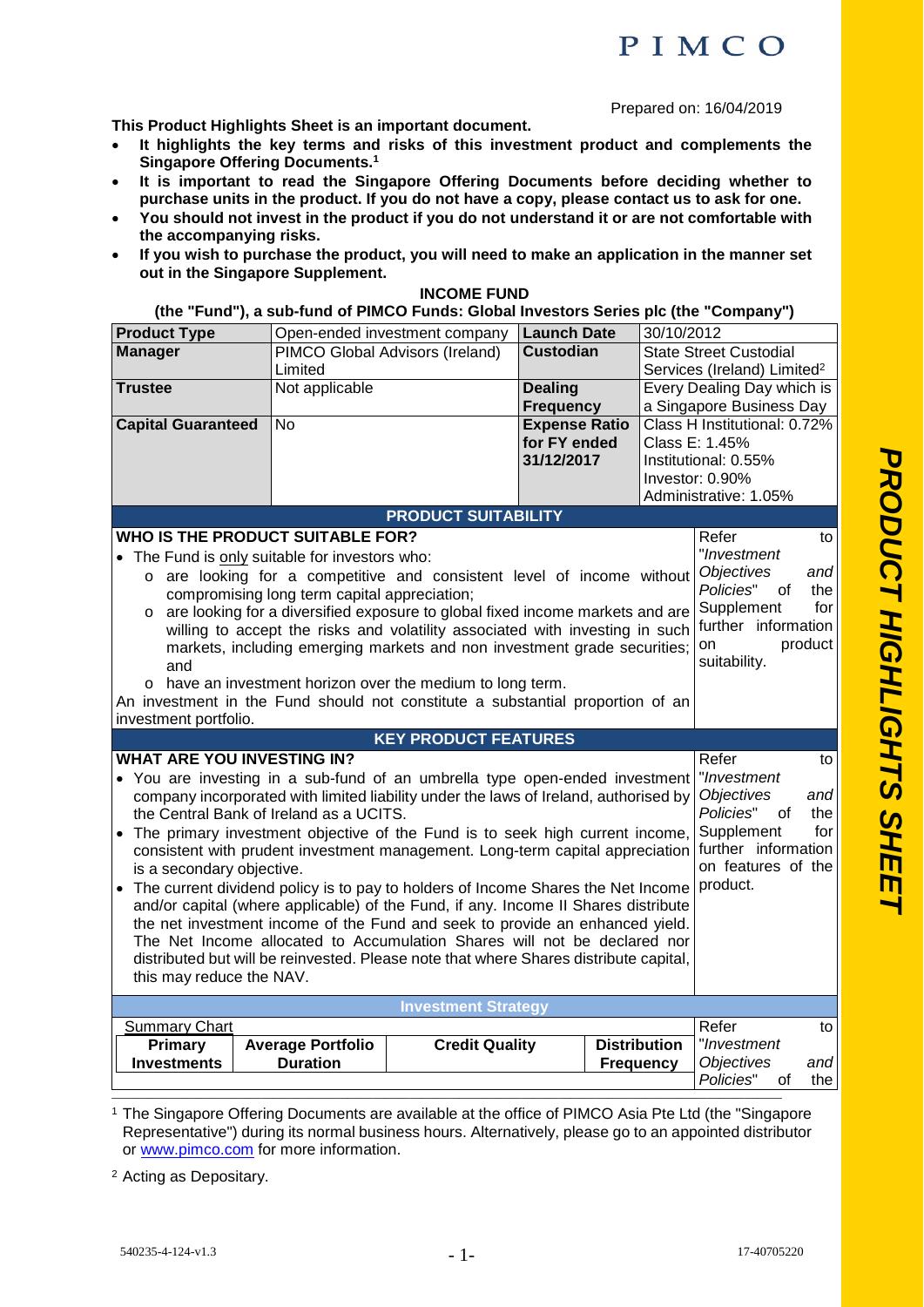| Fixed Income<br>Instruments                                                                                                                                                                                                                                                                                                                                                                                                                                                                                                                                                                                                                                                                                                                                                                                                                                                                                                                                                                                                                                                                                                                                                                                                                                                                                                                                                                                                                                                                                                                                                                                                                                                                                                                             | $0 - 8$ years                                                                                                                        | Max 50% below Baa3                                                                                                                                                                                                         | Monthly | Supplement<br>for<br>further information                                                                                                                                                                                                                                                    |  |  |
|---------------------------------------------------------------------------------------------------------------------------------------------------------------------------------------------------------------------------------------------------------------------------------------------------------------------------------------------------------------------------------------------------------------------------------------------------------------------------------------------------------------------------------------------------------------------------------------------------------------------------------------------------------------------------------------------------------------------------------------------------------------------------------------------------------------------------------------------------------------------------------------------------------------------------------------------------------------------------------------------------------------------------------------------------------------------------------------------------------------------------------------------------------------------------------------------------------------------------------------------------------------------------------------------------------------------------------------------------------------------------------------------------------------------------------------------------------------------------------------------------------------------------------------------------------------------------------------------------------------------------------------------------------------------------------------------------------------------------------------------------------|--------------------------------------------------------------------------------------------------------------------------------------|----------------------------------------------------------------------------------------------------------------------------------------------------------------------------------------------------------------------------|---------|---------------------------------------------------------------------------------------------------------------------------------------------------------------------------------------------------------------------------------------------------------------------------------------------|--|--|
|                                                                                                                                                                                                                                                                                                                                                                                                                                                                                                                                                                                                                                                                                                                                                                                                                                                                                                                                                                                                                                                                                                                                                                                                                                                                                                                                                                                                                                                                                                                                                                                                                                                                                                                                                         |                                                                                                                                      | (except for MBS and ABS)<br>• The Fund is diversified broadly across regions, industries, issuers, and asset                                                                                                               |         | on the investment                                                                                                                                                                                                                                                                           |  |  |
| classes, as well as through a varied set of sources of value and employs<br>independent research and prudent diversification with respect to industries and<br>issuers in order to seek to achieve its investment objective.<br>• The Fund invests at least two-thirds of its assets in a diversified portfolio of Fixed                                                                                                                                                                                                                                                                                                                                                                                                                                                                                                                                                                                                                                                                                                                                                                                                                                                                                                                                                                                                                                                                                                                                                                                                                                                                                                                                                                                                                                | strategy.                                                                                                                            |                                                                                                                                                                                                                            |         |                                                                                                                                                                                                                                                                                             |  |  |
| Income Instruments of varying maturities.<br>• The Fund will generally allocate its assets among several investment sectors,<br>which may include (i) high yield and investment grade corporate bonds of issuers<br>located in the EU and in non-EU countries, including emerging market countries;<br>(ii) global bonds and Fixed Income Securities issued by EU and non-EU<br>governments, their agencies and instrumentalities; (iii) mortgage-related and other<br>asset-backed securities which may or may not be leveraged; and (iv) foreign<br>currency positions, including currencies of emerging market countries.<br>• The Fund may invest in both investment grade securities and high yield securities<br>subject to a maximum of 50% of its total assets in securities rated below Baa3 by<br>Moody's, or equivalently rated by S&P or Fitch.<br>• The Fund may invest up to 20% of its total assets in Fixed Income Instruments<br>that are economically tied to emerging market countries. The Fund may also invest<br>100% of its net assets in Fixed Income Securities issued by, or guaranteed as to<br>principal and interest by, the U.S. government and repurchase agreements<br>secured by such obligations provided that the Fund holds at least six different<br>issues, with securities from any one issue not exceeding 30% of net assets.<br>• No more than 25% of the Fund's net assets may be invested in securities that are<br>convertible into equity securities. No more than 10% of the Fund's total assets may<br>be invested in equity securities.<br>• The Fund may use derivative instruments such as options, futures, options on<br>futures and swap agreements or currency forward contracts. Such derivative |                                                                                                                                      |                                                                                                                                                                                                                            |         |                                                                                                                                                                                                                                                                                             |  |  |
|                                                                                                                                                                                                                                                                                                                                                                                                                                                                                                                                                                                                                                                                                                                                                                                                                                                                                                                                                                                                                                                                                                                                                                                                                                                                                                                                                                                                                                                                                                                                                                                                                                                                                                                                                         | instruments may be used (i) for hedging purposes and/or (ii) for investment<br>purposes and/or (iii) efficient portfolio management. |                                                                                                                                                                                                                            |         |                                                                                                                                                                                                                                                                                             |  |  |
|                                                                                                                                                                                                                                                                                                                                                                                                                                                                                                                                                                                                                                                                                                                                                                                                                                                                                                                                                                                                                                                                                                                                                                                                                                                                                                                                                                                                                                                                                                                                                                                                                                                                                                                                                         |                                                                                                                                      | <b>Parties Involved</b>                                                                                                                                                                                                    |         |                                                                                                                                                                                                                                                                                             |  |  |
|                                                                                                                                                                                                                                                                                                                                                                                                                                                                                                                                                                                                                                                                                                                                                                                                                                                                                                                                                                                                                                                                                                                                                                                                                                                                                                                                                                                                                                                                                                                                                                                                                                                                                                                                                         | <b>WHO ARE YOU INVESTING WITH?</b><br>The Manager is PIMCO Global Advisors (Ireland) Limited.                                        | The Investment Advisor is Pacific Investment Management Company LLC.<br>The Sub-Investment Advisors are PIMCO Asia Pte Ltd and PIMCO Europe Ltd.<br>• The Depositary is State Street Custodial Services (Ireland) Limited. |         | Refer<br>to<br>"Management and<br>Administration"<br>οf<br>the Prospectus and<br>paragraph 28 of the<br>Singapore<br>Supplement<br>for<br>further information<br>on the role and<br>responsibilities<br>οf<br>these entities and<br>what<br>happens<br>- it<br>they<br>become<br>insolvent. |  |  |
| <b>KEY RISKS</b>                                                                                                                                                                                                                                                                                                                                                                                                                                                                                                                                                                                                                                                                                                                                                                                                                                                                                                                                                                                                                                                                                                                                                                                                                                                                                                                                                                                                                                                                                                                                                                                                                                                                                                                                        |                                                                                                                                      |                                                                                                                                                                                                                            |         |                                                                                                                                                                                                                                                                                             |  |  |
|                                                                                                                                                                                                                                                                                                                                                                                                                                                                                                                                                                                                                                                                                                                                                                                                                                                                                                                                                                                                                                                                                                                                                                                                                                                                                                                                                                                                                                                                                                                                                                                                                                                                                                                                                         | WHAT ARE THE KEY RISKS OF THIS INVESTMENT?                                                                                           |                                                                                                                                                                                                                            |         | Refer to "General                                                                                                                                                                                                                                                                           |  |  |
|                                                                                                                                                                                                                                                                                                                                                                                                                                                                                                                                                                                                                                                                                                                                                                                                                                                                                                                                                                                                                                                                                                                                                                                                                                                                                                                                                                                                                                                                                                                                                                                                                                                                                                                                                         |                                                                                                                                      | The value of Shares of the Fund can go down as well as up and an investor                                                                                                                                                  |         | Risk Factors" of the<br>Prospectus<br>and                                                                                                                                                                                                                                                   |  |  |
|                                                                                                                                                                                                                                                                                                                                                                                                                                                                                                                                                                                                                                                                                                                                                                                                                                                                                                                                                                                                                                                                                                                                                                                                                                                                                                                                                                                                                                                                                                                                                                                                                                                                                                                                                         | lose some or all of your investment:                                                                                                 | may not get back the amount invested. These risk factors may cause you to                                                                                                                                                  |         | "Risk Factors and                                                                                                                                                                                                                                                                           |  |  |
|                                                                                                                                                                                                                                                                                                                                                                                                                                                                                                                                                                                                                                                                                                                                                                                                                                                                                                                                                                                                                                                                                                                                                                                                                                                                                                                                                                                                                                                                                                                                                                                                                                                                                                                                                         |                                                                                                                                      |                                                                                                                                                                                                                            |         |                                                                                                                                                                                                                                                                                             |  |  |
|                                                                                                                                                                                                                                                                                                                                                                                                                                                                                                                                                                                                                                                                                                                                                                                                                                                                                                                                                                                                                                                                                                                                                                                                                                                                                                                                                                                                                                                                                                                                                                                                                                                                                                                                                         |                                                                                                                                      |                                                                                                                                                                                                                            |         |                                                                                                                                                                                                                                                                                             |  |  |
|                                                                                                                                                                                                                                                                                                                                                                                                                                                                                                                                                                                                                                                                                                                                                                                                                                                                                                                                                                                                                                                                                                                                                                                                                                                                                                                                                                                                                                                                                                                                                                                                                                                                                                                                                         | Supplement<br>for<br>further information                                                                                             |                                                                                                                                                                                                                            |         |                                                                                                                                                                                                                                                                                             |  |  |
|                                                                                                                                                                                                                                                                                                                                                                                                                                                                                                                                                                                                                                                                                                                                                                                                                                                                                                                                                                                                                                                                                                                                                                                                                                                                                                                                                                                                                                                                                                                                                                                                                                                                                                                                                         | on risks of the                                                                                                                      |                                                                                                                                                                                                                            |         |                                                                                                                                                                                                                                                                                             |  |  |
|                                                                                                                                                                                                                                                                                                                                                                                                                                                                                                                                                                                                                                                                                                                                                                                                                                                                                                                                                                                                                                                                                                                                                                                                                                                                                                                                                                                                                                                                                                                                                                                                                                                                                                                                                         | product.                                                                                                                             |                                                                                                                                                                                                                            |         |                                                                                                                                                                                                                                                                                             |  |  |
|                                                                                                                                                                                                                                                                                                                                                                                                                                                                                                                                                                                                                                                                                                                                                                                                                                                                                                                                                                                                                                                                                                                                                                                                                                                                                                                                                                                                                                                                                                                                                                                                                                                                                                                                                         | <b>Market and Credit Risks</b>                                                                                                       |                                                                                                                                                                                                                            |         |                                                                                                                                                                                                                                                                                             |  |  |

*P*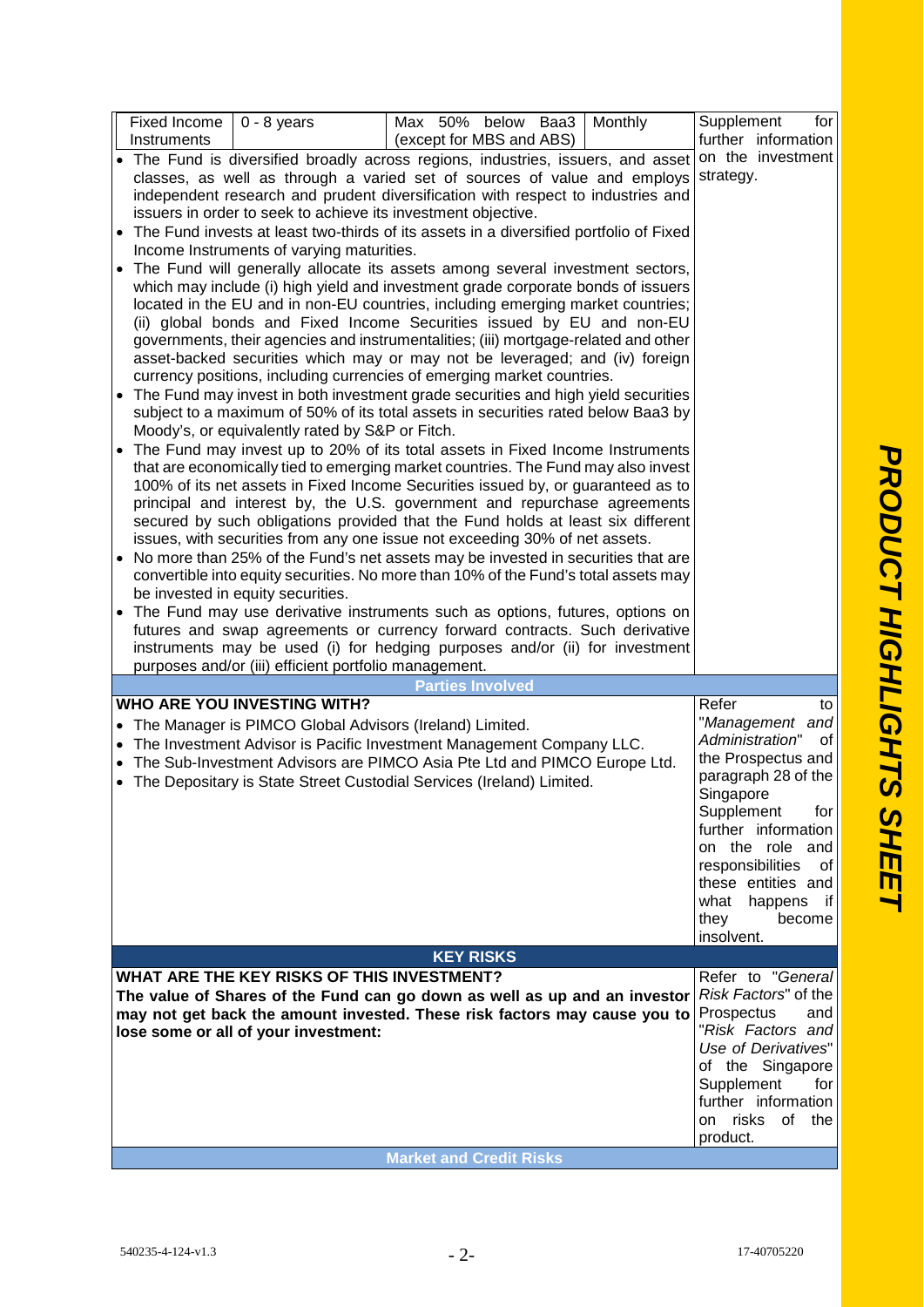| • The Fund is subject to credit risk as it could lose money if the issuer or guarantor                                                                                           |                                                                                                                                                                                 |                       |                                                                                                           |                  |                                                                                            |                    |
|----------------------------------------------------------------------------------------------------------------------------------------------------------------------------------|---------------------------------------------------------------------------------------------------------------------------------------------------------------------------------|-----------------------|-----------------------------------------------------------------------------------------------------------|------------------|--------------------------------------------------------------------------------------------|--------------------|
|                                                                                                                                                                                  |                                                                                                                                                                                 |                       |                                                                                                           |                  | of a Fixed Income Security in which it invests, or counterparty to a derivatives           |                    |
|                                                                                                                                                                                  |                                                                                                                                                                                 |                       | contract, is unable or unwilling to meet its financial obligations.                                       |                  |                                                                                            |                    |
| • The Fund is subject to currency risk as changes in exchange rates between                                                                                                      |                                                                                                                                                                                 |                       |                                                                                                           |                  |                                                                                            |                    |
| currencies or the conversion from one currency to another may cause the value of<br>the Fund's investments to diminish or increase.                                              |                                                                                                                                                                                 |                       |                                                                                                           |                  |                                                                                            |                    |
| • The Fund is subject to interest rate risk as the value of Fixed Income Securities                                                                                              |                                                                                                                                                                                 |                       |                                                                                                           |                  |                                                                                            |                    |
|                                                                                                                                                                                  |                                                                                                                                                                                 |                       | held by the Fund is likely to decrease if nominal interest rates rise.                                    |                  |                                                                                            |                    |
|                                                                                                                                                                                  |                                                                                                                                                                                 |                       |                                                                                                           |                  |                                                                                            |                    |
|                                                                                                                                                                                  |                                                                                                                                                                                 |                       | <b>Liquidity Risks</b>                                                                                    |                  |                                                                                            |                    |
| • The Fund is exposed to liquidity risk where it invests in derivative instruments<br>which are difficult to purchase or sell. If a derivative transaction is particularly large |                                                                                                                                                                                 |                       |                                                                                                           |                  |                                                                                            |                    |
|                                                                                                                                                                                  |                                                                                                                                                                                 |                       |                                                                                                           |                  | or if the relevant market is illiquid, it may not be possible to initiate a transaction or |                    |
|                                                                                                                                                                                  |                                                                                                                                                                                 |                       |                                                                                                           |                  | liquidate a position at an advantageous time or price. The Fund is not listed in           |                    |
|                                                                                                                                                                                  |                                                                                                                                                                                 |                       |                                                                                                           |                  | Singapore and you can redeem only on Dealing Days. There is no secondary                   |                    |
| market in Singapore for the Fund.                                                                                                                                                |                                                                                                                                                                                 |                       |                                                                                                           |                  |                                                                                            |                    |
|                                                                                                                                                                                  |                                                                                                                                                                                 |                       | <b>Product-Specific Risks</b>                                                                             |                  |                                                                                            |                    |
| • The Fund's use of derivative instruments is subject to the derivatives risks                                                                                                   |                                                                                                                                                                                 |                       |                                                                                                           |                  |                                                                                            |                    |
|                                                                                                                                                                                  |                                                                                                                                                                                 |                       |                                                                                                           |                  | described in the Prospectus, such as liquidity risk, interest rate risk, market            |                    |
|                                                                                                                                                                                  |                                                                                                                                                                                 |                       |                                                                                                           |                  | risk, credit risk and management risk. Derivatives will typically be used as a             |                    |
|                                                                                                                                                                                  |                                                                                                                                                                                 |                       | substitute for taking a position in the underlying asset.                                                 |                  |                                                                                            |                    |
| • The Fund is subject to global investment risk as securities of certain                                                                                                         |                                                                                                                                                                                 |                       |                                                                                                           |                  |                                                                                            |                    |
| value.                                                                                                                                                                           |                                                                                                                                                                                 |                       |                                                                                                           |                  | international jurisdictions may experience more rapid and extreme changes in               |                    |
| • The Fund may be subject to high yield risk such as greater levels of interest                                                                                                  |                                                                                                                                                                                 |                       |                                                                                                           |                  |                                                                                            |                    |
|                                                                                                                                                                                  |                                                                                                                                                                                 |                       | rate, credit and liquidity risks than Funds that do not invest in such securities.                        |                  |                                                                                            |                    |
| • The Fund is subject to emerging markets risk as it invests in securities of                                                                                                    |                                                                                                                                                                                 |                       |                                                                                                           |                  |                                                                                            |                    |
|                                                                                                                                                                                  |                                                                                                                                                                                 |                       |                                                                                                           |                  |                                                                                            |                    |
|                                                                                                                                                                                  | issuers based in developing economies which may present market, credit,<br>currency, liquidity, legal, political and other risks different from, and potentially                |                       |                                                                                                           |                  |                                                                                            |                    |
|                                                                                                                                                                                  | greater than, the risks of investing in developed foreign countries.                                                                                                            |                       |                                                                                                           |                  |                                                                                            |                    |
|                                                                                                                                                                                  |                                                                                                                                                                                 |                       | <b>FEES AND CHARGES</b>                                                                                   |                  |                                                                                            |                    |
| WHAT ARE THE FEES AND CHARGES OF THIS INVESTMENT?                                                                                                                                |                                                                                                                                                                                 |                       |                                                                                                           |                  |                                                                                            |                    |
|                                                                                                                                                                                  |                                                                                                                                                                                 |                       |                                                                                                           |                  |                                                                                            | Refer to "Fees and |
|                                                                                                                                                                                  | The Management Fees and other fees payable by the Income II Class may be<br>Charges" of the<br>charged to the capital of the Income II Class. Thus, on redemptions of holdings, |                       |                                                                                                           |                  |                                                                                            |                    |
|                                                                                                                                                                                  | Singapore<br>shareholders may not receive back the full amount invested due to capital reduction.                                                                               |                       |                                                                                                           |                  |                                                                                            |                    |
|                                                                                                                                                                                  | Supplement and<br>Approved distributors may charge other fees depending on the services they provide<br>"Fees and                                                               |                       |                                                                                                           |                  |                                                                                            |                    |
| to you.<br>Expenses" of the                                                                                                                                                      |                                                                                                                                                                                 |                       |                                                                                                           |                  |                                                                                            |                    |
| Payable directly by you<br>Prospectus for                                                                                                                                        |                                                                                                                                                                                 |                       |                                                                                                           |                  |                                                                                            |                    |
| • You will need to pay the following fees and charges as a percentage of your gross<br>further information                                                                       |                                                                                                                                                                                 |                       |                                                                                                           |                  |                                                                                            |                    |
| investment amount:<br>on fees and                                                                                                                                                |                                                                                                                                                                                 |                       |                                                                                                           |                  |                                                                                            |                    |
|                                                                                                                                                                                  | Currently 5%; Maximum of 5%<br><b>Preliminary Charge</b><br><b>Redemption Charge</b><br>None                                                                                    |                       | charges.                                                                                                  |                  |                                                                                            |                    |
| <b>Exchange Charge</b>                                                                                                                                                           |                                                                                                                                                                                 |                       |                                                                                                           |                  |                                                                                            |                    |
|                                                                                                                                                                                  | Maximum of 1% for H Institutional, E and M Retail<br>Classes.                                                                                                                   |                       |                                                                                                           |                  |                                                                                            |                    |
|                                                                                                                                                                                  |                                                                                                                                                                                 |                       | (None for Institutional, Investor and Administrative                                                      |                  |                                                                                            |                    |
|                                                                                                                                                                                  |                                                                                                                                                                                 | Classes)              |                                                                                                           |                  |                                                                                            |                    |
| Payable by the Fund from invested proceeds                                                                                                                                       |                                                                                                                                                                                 |                       |                                                                                                           |                  |                                                                                            |                    |
| • The Fund will pay the following fees and charges to the Manager and other parties:                                                                                             |                                                                                                                                                                                 |                       |                                                                                                           |                  |                                                                                            |                    |
| <b>Class</b>                                                                                                                                                                     |                                                                                                                                                                                 | <b>Management Fee</b> | <b>Service Fee</b>                                                                                        | <b>Trail Fee</b> | <b>Unified Fee</b>                                                                         |                    |
| H Institutional                                                                                                                                                                  | 0.72% p.a.                                                                                                                                                                      |                       | $\blacksquare$                                                                                            | $\blacksquare$   | $0.72%$ p.a.                                                                               |                    |
| E                                                                                                                                                                                | 1.45% p.a.                                                                                                                                                                      |                       | $\blacksquare$                                                                                            | ÷,               | 1.45% p.a.                                                                                 |                    |
| M Retail                                                                                                                                                                         | 1.45% p.a.                                                                                                                                                                      |                       | $\blacksquare$                                                                                            | $\blacksquare$   | 1.45% p.a.                                                                                 |                    |
| Institutional                                                                                                                                                                    | 0.55% p.a.                                                                                                                                                                      |                       |                                                                                                           | ÷,               | $0.55%$ p.a.                                                                               |                    |
| Investor                                                                                                                                                                         |                                                                                                                                                                                 |                       |                                                                                                           |                  |                                                                                            |                    |
|                                                                                                                                                                                  | 0.55% p.a.                                                                                                                                                                      |                       | 0.35% p.a. $3$                                                                                            |                  | 0.90% p.a.                                                                                 |                    |
| Administrative                                                                                                                                                                   | 0.55% p.a.                                                                                                                                                                      |                       |                                                                                                           | 0.50% p.a. $3$   | 1.05% p.a.                                                                                 |                    |
|                                                                                                                                                                                  |                                                                                                                                                                                 |                       | Management Fee Breakdown <sup>3</sup><br>Institutional, H Institutional, E, Investor and M Retail Classes |                  |                                                                                            |                    |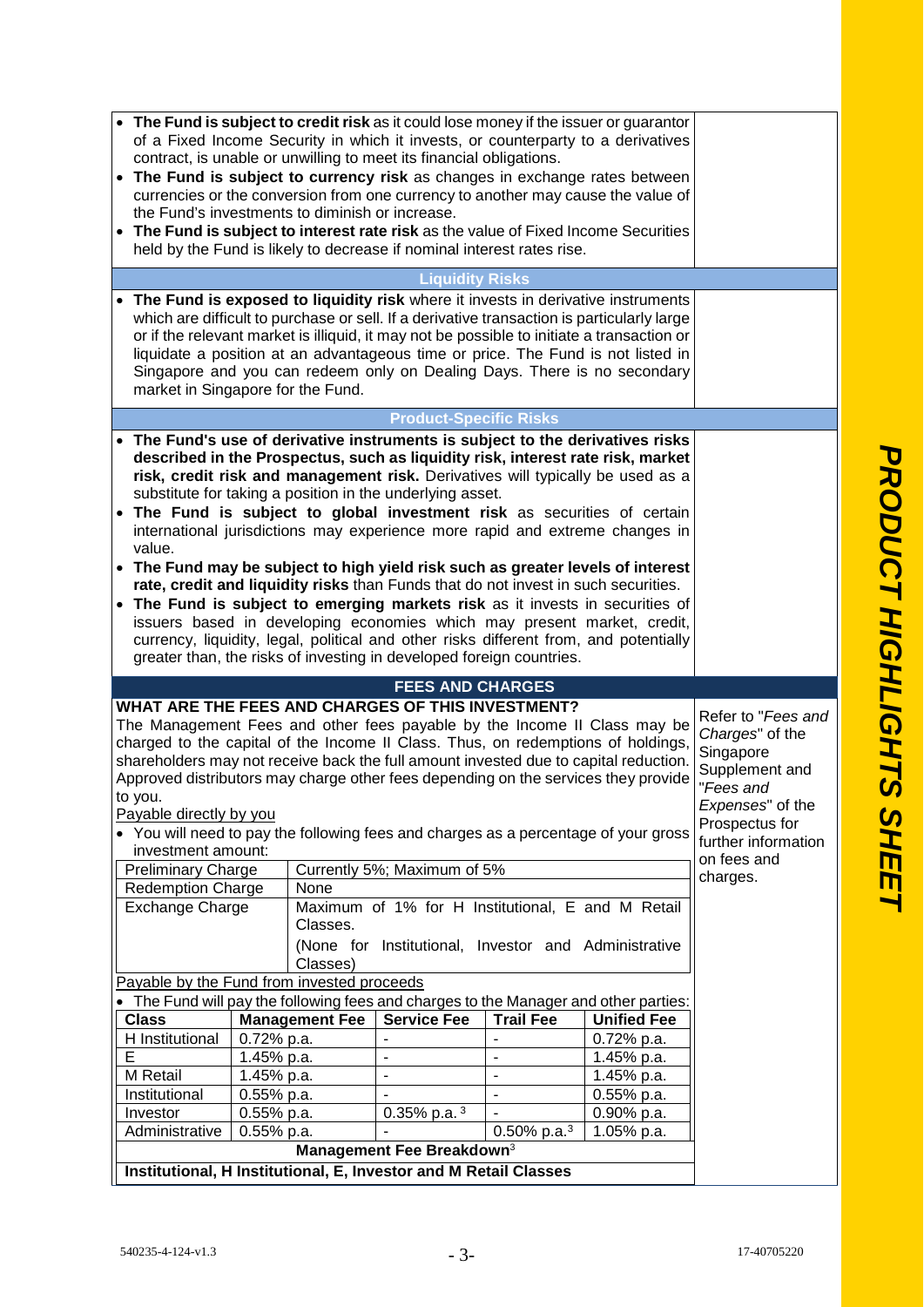| (a) Retained by Manager                                                                                                                                                                                                                                                                                                                                                                                                                                                                                                                                                | 40% to 100%            |                                         |  |  |
|------------------------------------------------------------------------------------------------------------------------------------------------------------------------------------------------------------------------------------------------------------------------------------------------------------------------------------------------------------------------------------------------------------------------------------------------------------------------------------------------------------------------------------------------------------------------|------------------------|-----------------------------------------|--|--|
| (b) Paid by Manager to financial adviser or distributor (trailer fee)                                                                                                                                                                                                                                                                                                                                                                                                                                                                                                  | 0% to 60%              |                                         |  |  |
| <b>Investor and Administrative Classes</b>                                                                                                                                                                                                                                                                                                                                                                                                                                                                                                                             |                        |                                         |  |  |
| (a) Retained by Manager                                                                                                                                                                                                                                                                                                                                                                                                                                                                                                                                                |                        |                                         |  |  |
| (b) Paid by Manager to financial adviser or distributor (trailer fee)                                                                                                                                                                                                                                                                                                                                                                                                                                                                                                  | 0%                     |                                         |  |  |
| The fees payable to the Manager shall not exceed 2.50% per annum of the NAV.                                                                                                                                                                                                                                                                                                                                                                                                                                                                                           |                        |                                         |  |  |
| The fees and expenses of the Investment Advisor, the Administrator and Depositary,                                                                                                                                                                                                                                                                                                                                                                                                                                                                                     |                        |                                         |  |  |
| shall be paid by the Manager from the Management Fee.                                                                                                                                                                                                                                                                                                                                                                                                                                                                                                                  |                        |                                         |  |  |
| <sup>3</sup> The fee range applicable to each relevant Share Class may change from time to<br>time without prior notice. Your financial adviser or distributor is required to disclose                                                                                                                                                                                                                                                                                                                                                                                 |                        |                                         |  |  |
| to you the amount of any applicable fees (including a trailer fee or the above noted                                                                                                                                                                                                                                                                                                                                                                                                                                                                                   |                        |                                         |  |  |
| Service Fee or Trail Fee) that it receives from the Manager.                                                                                                                                                                                                                                                                                                                                                                                                                                                                                                           |                        |                                         |  |  |
| <b>VALUATIONS AND EXITING FROM THIS INVESTMENT</b>                                                                                                                                                                                                                                                                                                                                                                                                                                                                                                                     |                        |                                         |  |  |
| <b>HOW OFTEN ARE VALUATIONS AVAILABLE?</b>                                                                                                                                                                                                                                                                                                                                                                                                                                                                                                                             |                        | Refer to                                |  |  |
| The prices of Shares will be published two Singapore Business Days after the<br>relevant Dealing Day in Reuters and Bloomberg (subject to the respective publisher's<br>discretion) and are also posted on the Singapore Representative's website at                                                                                                                                                                                                                                                                                                                   |                        | "Redemption of<br>Shares" and           |  |  |
| www.pimco.com.                                                                                                                                                                                                                                                                                                                                                                                                                                                                                                                                                         |                        | "Obtaining Price<br>Information" of the |  |  |
| HOW CAN YOU EXIT FROM THIS INVESTMENT AND WHAT ARE THE RISKS<br>AND COSTS IN DOING SO?                                                                                                                                                                                                                                                                                                                                                                                                                                                                                 |                        | Singapore<br>Supplement for             |  |  |
| • You can redeem your Shares and exit from this investment on any Dealing Day<br>further information<br>by submitting to the Singapore Representative (or its approved distributors) a<br>on valuation and<br>written redemption request in accordance with the procedures as set out in the<br>exiting from the                                                                                                                                                                                                                                                       |                        |                                         |  |  |
| Singapore Supplement.                                                                                                                                                                                                                                                                                                                                                                                                                                                                                                                                                  |                        | product.                                |  |  |
| • No cancellation period is available and you cannot cancel your subscription into<br>the Fund.                                                                                                                                                                                                                                                                                                                                                                                                                                                                        |                        |                                         |  |  |
| • Redemption requests must be received by the Singapore Representative or its<br>approved distributors with sufficient lead time prior to the Dealing Deadline on a<br>Dealing Day which is also a Singapore Business Day, for order processing and<br>placing to be effected on that Dealing Day. Singapore investors redeeming<br>through approved distributors should request from the relevant approved<br>distributors details of the relevant lead time required for order processing and<br>placing.                                                            |                        |                                         |  |  |
| • Shares are priced on a forward pricing basis and your redemption proceeds will<br>be based on the NAV per Share as at the relevant Dealing Day multiplied by the<br>number of Shares redeemed, less any charge. There is currently no redemption<br>charge. An example is as follows:                                                                                                                                                                                                                                                                                |                        |                                         |  |  |
| Number of Shares<br>Redemption<br>X<br>$=$<br>to be redeemed<br>price                                                                                                                                                                                                                                                                                                                                                                                                                                                                                                  | Redemption<br>proceeds |                                         |  |  |
| 950 Shares<br>US\$1.10<br>US\$1,045<br>X.<br>• Where you are redeeming through the Singapore Representative, you will receive<br>redemption proceeds within 4 Business Days (or such other period as the<br>authorities may require) from the relevant Dealing Day. Approved distributors will<br>also receive redemption proceeds within such period and where you are<br>redeeming through approved distributors, you should request details of the period<br>within which the redemption proceeds will be paid out to you by the relevant<br>approved distributors. |                        |                                         |  |  |
| <b>CONTACT INFORMATION</b>                                                                                                                                                                                                                                                                                                                                                                                                                                                                                                                                             |                        |                                         |  |  |
| <b>HOW DO YOU CONTACT US?</b>                                                                                                                                                                                                                                                                                                                                                                                                                                                                                                                                          |                        |                                         |  |  |
| • You may contact the Singapore Representative at 8 Marina View, #30-01 Asia<br>Square Tower 1, Singapore 018960, telephone number +65 6491 8008 or<br>www.pimco.com.                                                                                                                                                                                                                                                                                                                                                                                                  |                        |                                         |  |  |
|                                                                                                                                                                                                                                                                                                                                                                                                                                                                                                                                                                        |                        |                                         |  |  |